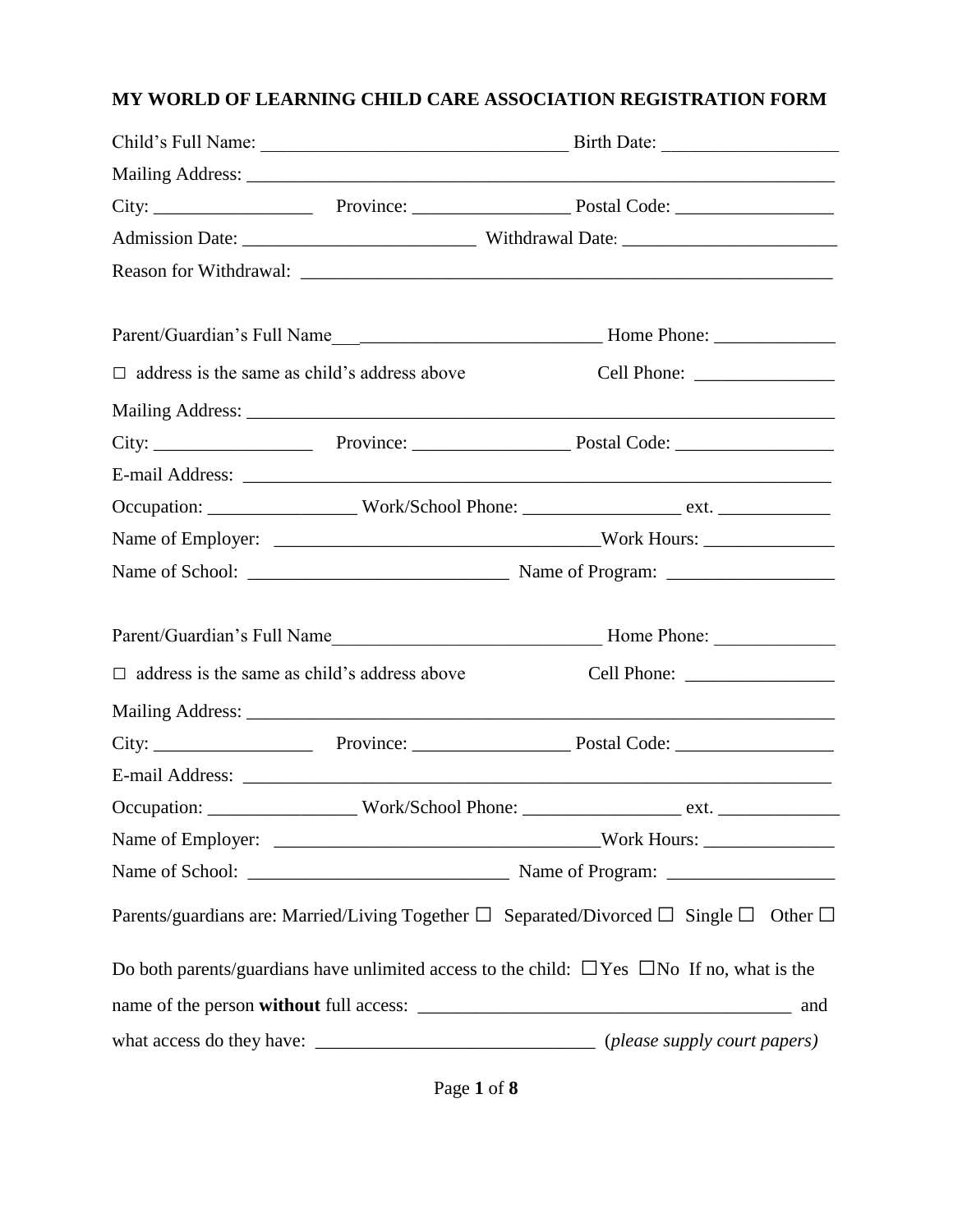**Emergency Contacts** (are people who live within a 20 kilometre radius of the day care **other than parent/guardian** and are authorized to pick the child up without written notice from the parent)

|                          |  | Other Persons Authorized to Pick Up Child Without Written Notice (besides<br>parents/guardians listed on front page and emergency contacts listed above) |  |  |
|--------------------------|--|----------------------------------------------------------------------------------------------------------------------------------------------------------|--|--|
|                          |  |                                                                                                                                                          |  |  |
|                          |  |                                                                                                                                                          |  |  |
|                          |  |                                                                                                                                                          |  |  |
| <b>Enrollment Status</b> |  |                                                                                                                                                          |  |  |
| $\Box$ Part-week         |  |                                                                                                                                                          |  |  |
| $\Box$ Full-week         |  |                                                                                                                                                          |  |  |
| Payment Information      |  | □ Subsidy Seat No: __________ Rate: ___________ □ Regular Seat Rate: _________                                                                           |  |  |
|                          |  |                                                                                                                                                          |  |  |
|                          |  |                                                                                                                                                          |  |  |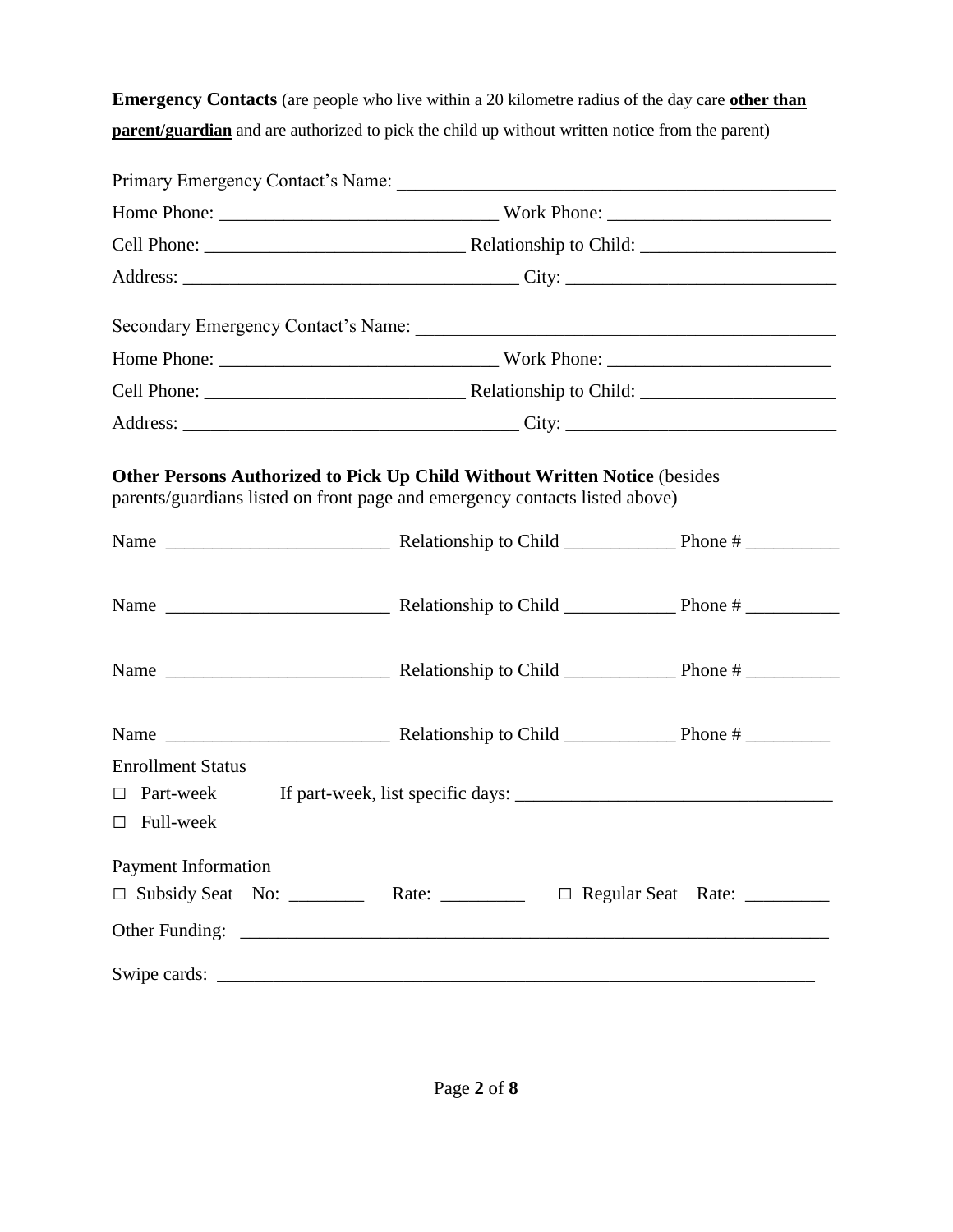#### **Emergency Release**

I hereby give permission for my child to be given emergency treatment by employees of My World of Learning. I also give permission for my child to be transported by car, ambulance or air to a hospital and agree to hold My World of Learning and its employees harmless. I agree to assume any costs related to the emergency.

\_\_\_\_\_\_\_\_\_\_\_\_\_\_\_\_\_\_\_\_\_\_\_\_\_\_\_\_\_\_\_\_\_\_\_\_\_\_\_\_\_\_\_\_\_ \_\_\_\_\_\_\_\_\_\_\_\_\_\_\_\_\_\_\_\_\_\_\_ Parent/Guardian's Signature Date \_\_\_\_\_\_\_\_\_\_\_\_\_\_\_\_\_\_\_\_\_\_\_\_\_\_\_\_\_\_\_\_\_\_\_\_\_\_\_\_\_\_\_\_\_ \_\_\_\_\_\_\_\_\_\_\_\_\_\_\_\_\_\_\_\_\_\_\_ Parent/Guardian's Signature Date **Consent to Medical Care and Treatment** In the event that I cannot be contacted immediately, medical or surgical treatment can be administered to my child in the case of an accident or emergency, as prescribed by a treating physician, and hold My World of Learning and its employees harmless. \_\_\_\_\_\_\_\_\_\_\_\_\_\_\_\_\_\_\_\_\_\_\_\_\_\_\_\_\_\_\_\_\_\_\_\_\_\_\_\_\_\_\_\_\_ \_\_\_\_\_\_\_\_\_\_\_\_\_\_\_\_\_\_\_\_\_\_\_ Parent/Guardian's Signature Date \_\_\_\_\_\_\_\_\_\_\_\_\_\_\_\_\_\_\_\_\_\_\_\_\_\_\_\_\_\_\_\_\_\_\_\_\_\_\_\_\_\_\_\_\_ \_\_\_\_\_\_\_\_\_\_\_\_\_\_\_\_\_\_\_\_\_\_\_ Parent/Guardian's Signature Date **Off-Site Outings and Field Trips Permission** I hereby grant permission for my child to participate in off-site outings and field trips while attending My World of Learning. This agreement will stand from this day until the termination of my child's attendance. I agree to pay costs related to the field trips. \_\_\_\_\_\_\_\_\_\_\_\_\_\_\_\_\_\_\_\_\_\_\_\_\_\_\_\_\_\_\_\_\_\_\_\_\_\_\_\_\_\_\_\_\_ \_\_\_\_\_\_\_\_\_\_\_\_\_\_\_\_\_\_\_\_\_\_\_ Parent/Guardian's Signature Date \_\_\_\_\_\_\_\_\_\_\_\_\_\_\_\_\_\_\_\_\_\_\_\_\_\_\_\_\_\_\_\_\_\_\_\_\_\_\_\_\_\_\_\_\_ \_\_\_\_\_\_\_\_\_\_\_\_\_\_\_\_\_\_\_\_\_\_\_ Parent/Guardian's Signature Date

#### **Photograph Permission**

I hereby grant permission for my child to have his/her photograph taken while attending the centre. This agreement will stand from this day unless specific notification in writing is given to the Director of the Centre to end permission. Photographs may be used in daily activities such as art.

\_\_\_\_\_\_\_\_\_\_\_\_\_\_\_\_\_\_\_\_\_\_\_\_\_\_\_\_\_\_\_\_\_\_\_\_\_\_\_\_\_\_\_\_\_ \_\_\_\_\_\_\_\_\_\_\_\_\_\_\_\_\_\_\_\_\_\_\_

Parent/Guardian's Signature Date

Parent/Guardian's Signature Date

\_\_\_\_\_\_\_\_\_\_\_\_\_\_\_\_\_\_\_\_\_\_\_\_\_\_\_\_\_\_\_\_\_\_\_\_\_\_\_\_\_\_\_\_\_ \_\_\_\_\_\_\_\_\_\_\_\_\_\_\_\_\_\_\_\_\_\_\_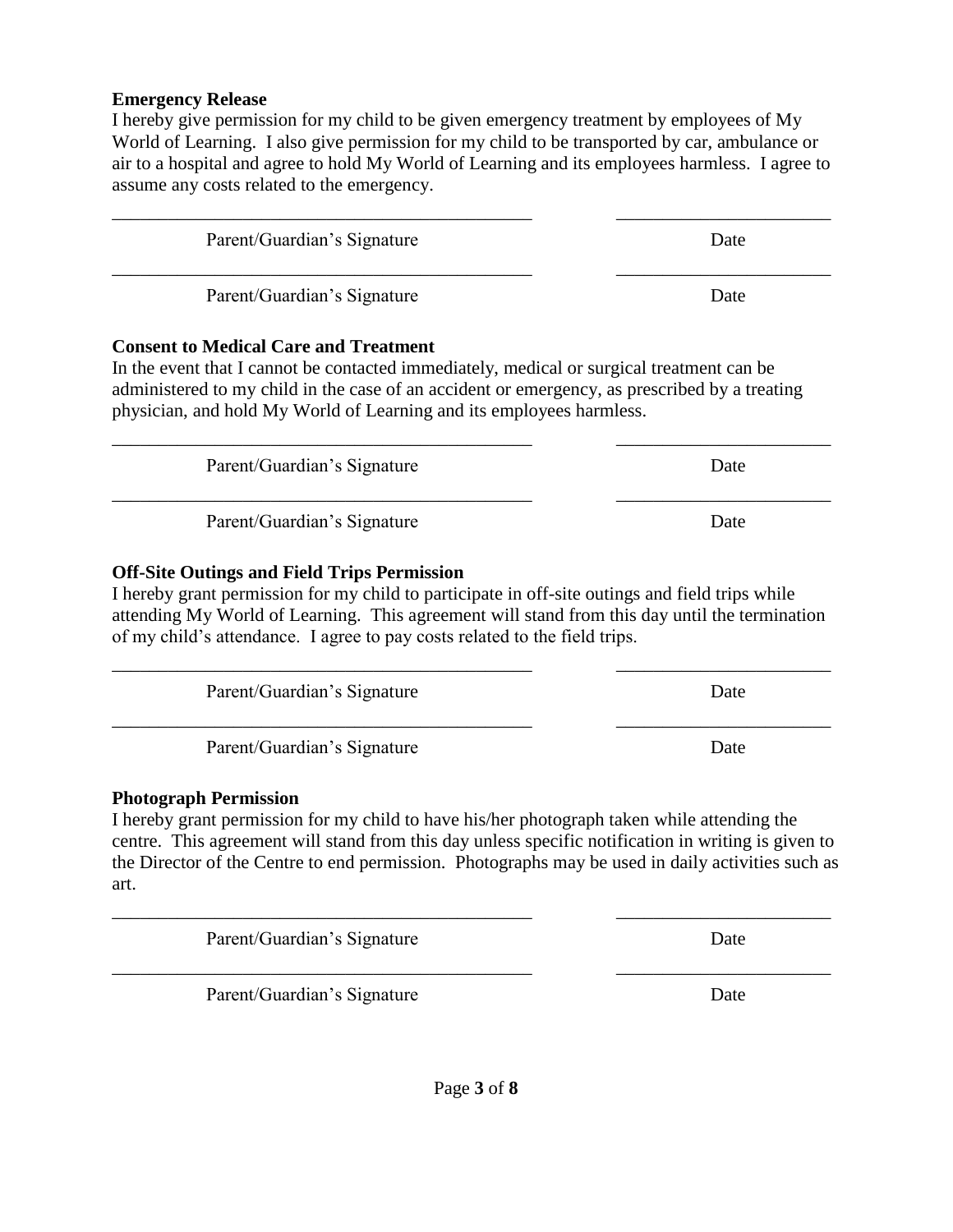#### **Sunscreen Authorization Form**

The day care purchases sunscreen of SPF 50 for the classroom teachers to apply to the children to protect them from UV rays and sunburns.

|  | $\Box$ I give permission for the day care to apply sunscreen to my child. |  |  |  |
|--|---------------------------------------------------------------------------|--|--|--|
|  |                                                                           |  |  |  |
|  |                                                                           |  |  |  |
|  |                                                                           |  |  |  |

- $\Box$  I will supply the following sunscreen product,  $\Box$ for the day care to apply to my child.
- $\Box$  I do not wish for any sunscreen product to be applied to my child.

| Parent/Guardian's Signature | Date |
|-----------------------------|------|
| Parent/Guardian's Signature | Date |

\_\_\_\_\_\_\_\_\_\_\_\_\_\_\_\_\_\_\_\_\_\_\_\_\_\_\_\_\_\_\_\_\_\_\_\_\_\_\_\_\_\_\_\_\_ \_\_\_\_\_\_\_\_\_\_\_\_\_\_\_\_\_\_\_\_\_\_\_

#### **HiMama Participation Consent**

I have chosen to receive general communication and/or child's reports from My World of Learning through the HiMama app. I understand that by signing below, I will receive updates about my child which could including photographs, videos and examples of my child's work. Details on HiMama's commitment to safety and security and Guide for Parents Using HiMama can be found at: [https://www.himama.com/internet-safety.](https://www.himama.com/internet-safety)

| Parent's Name: | <u> 1989 - Johann Stoff, deutscher Stoff, der Stoff, der Stoff, der Stoff, der Stoff, der Stoff, der Stoff, der S</u> |
|----------------|-----------------------------------------------------------------------------------------------------------------------|
|                |                                                                                                                       |
| Parent's Name: |                                                                                                                       |
|                |                                                                                                                       |

### **Family Communications Plan Questions**

How would you like My World of Learning to share and receive information with you?

- $\Box$  HiMama App (If selecting this option, please sign consent form above)
- Email: \_\_\_\_\_\_\_\_\_\_\_\_\_\_\_\_\_\_\_\_\_\_\_\_\_\_\_\_\_\_\_\_\_\_\_\_\_\_\_\_\_\_\_\_\_\_\_\_\_\_\_\_\_\_\_\_\_\_\_\_\_\_\_\_\_
- $\Box$  Paper

How would you like to receive information about your child's day?

- $\Box$  HiMama App (If selecting this option, please sign consent form above)
- $\Box$  Paper

### **Parent Committee**

 $\Box$  I would like to join the parent committee that meets at least twice a year to discuss matters of interest or concern to parents/guardians. I understand my contact information will be provided to the Minister.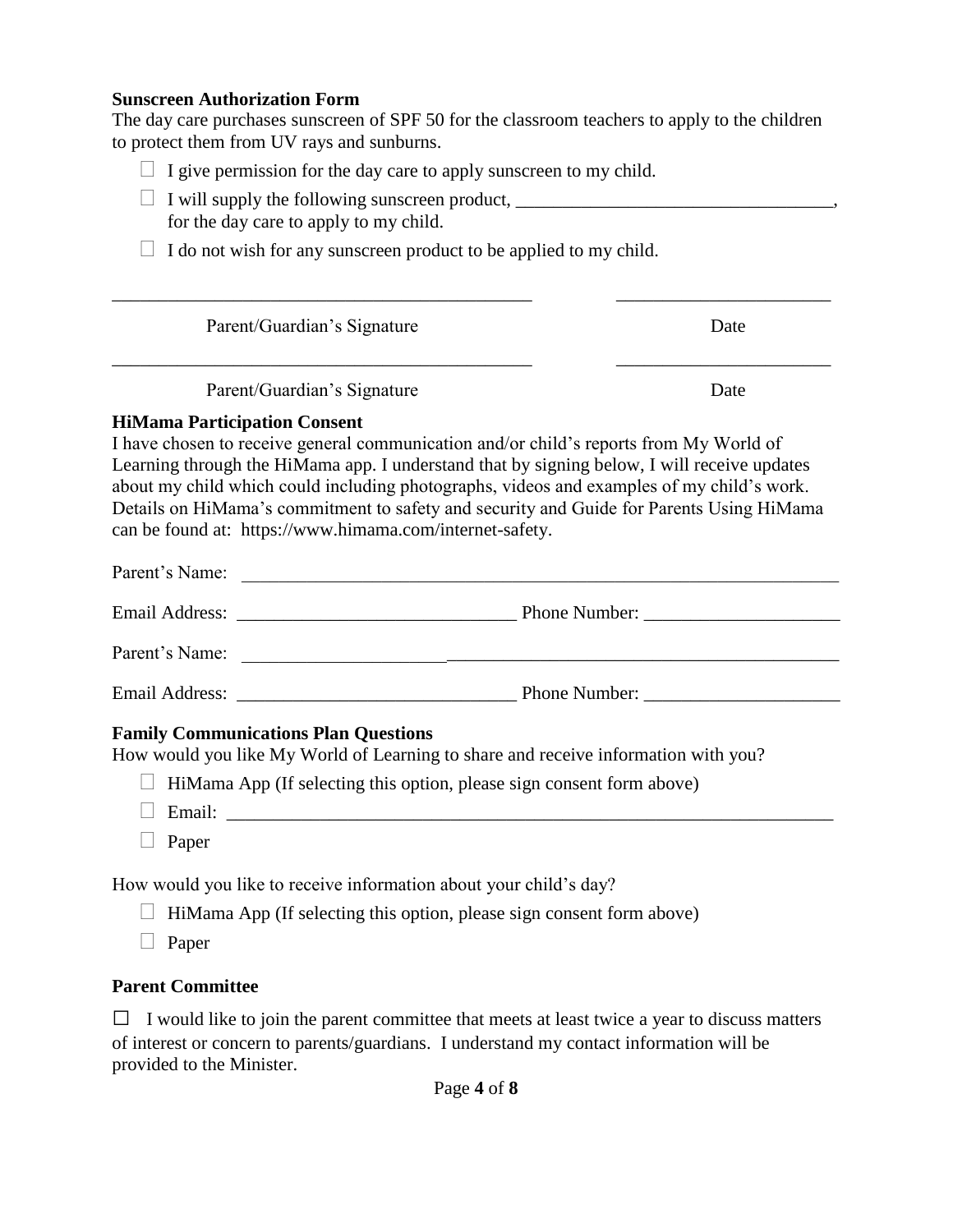$\Box$  I would like to attend parent committee meetings but am not interested in joining the committee at this time

### **Board of Directors**

□ I am interested in joining the My World of Learning Board of Directors

# **Child's Schedule of Attendance**

| My child will be attending day care from                                                   | am to | pm |
|--------------------------------------------------------------------------------------------|-------|----|
| (this information is required for staffing purposes to ensure ratios are met at all times) |       |    |

## **About Your Child**

| 3. Especially DISLIKE?                                                                          |
|-------------------------------------------------------------------------------------------------|
|                                                                                                 |
| 5. Is your child POTTY TRAINED? __________ What WORDS does your child use to go to              |
|                                                                                                 |
| 6. How does your child express ANGER or FRUSTRATION? ___________________________                |
|                                                                                                 |
| 8. When your child is upset, what helps to COMFORT him/her?                                     |
|                                                                                                 |
| 9. Has your child been taking an NAP? ____________ If yes, how long?_____________               |
|                                                                                                 |
|                                                                                                 |
| 12. How would you describe your child's PERSONALITY?                                            |
| 13. Please explain any special requirements for feeding, diet, rest or exercise that your child |
|                                                                                                 |
|                                                                                                 |
|                                                                                                 |
| 14. Special FAMILY situations? (recent move, divorce) _______________________                   |
| 15. NAMES of family members living in house. ___________________________________                |
|                                                                                                 |
|                                                                                                 |
|                                                                                                 |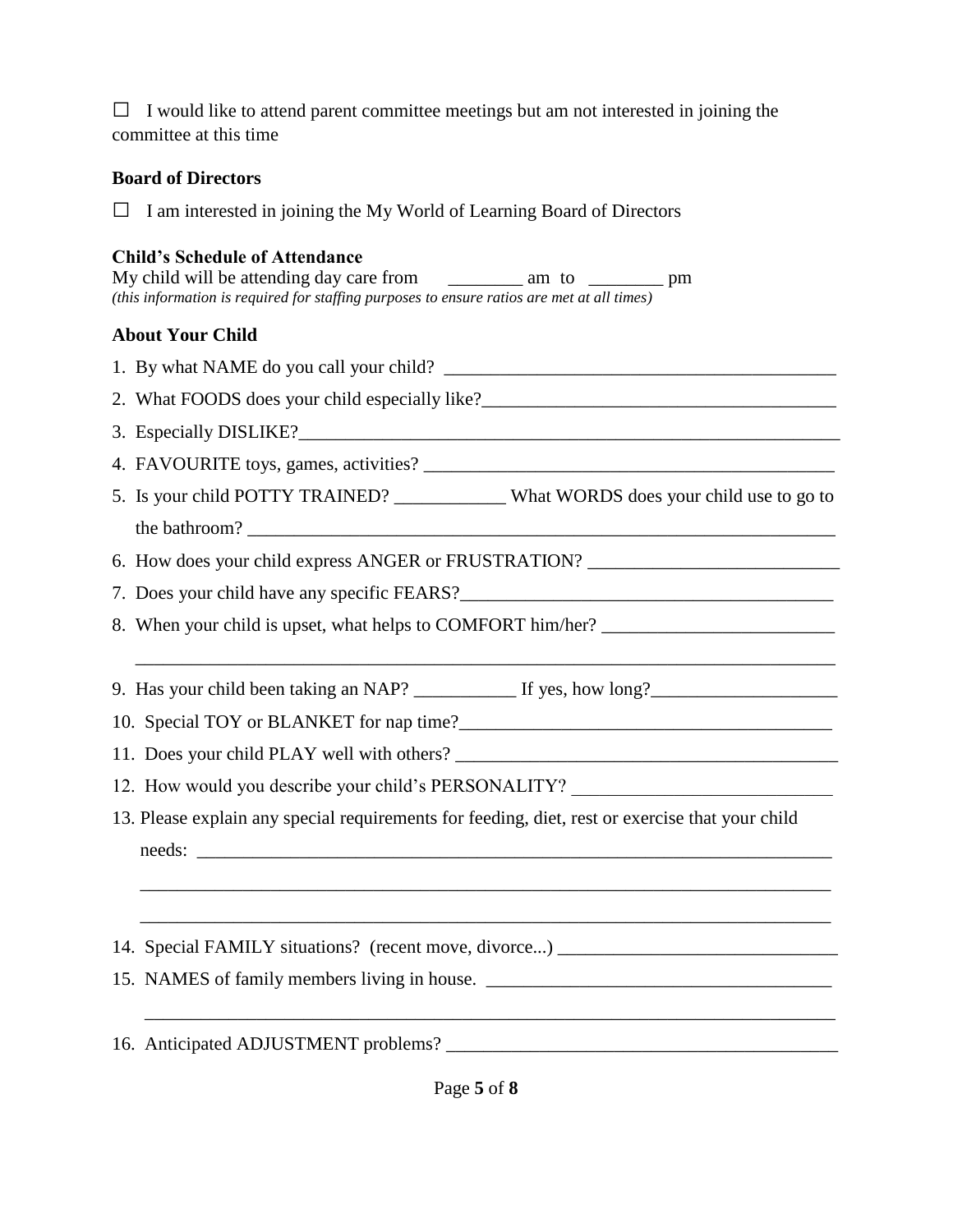|    | 17. Has your child been diagnosed or suspected of having any SPECIAL NEEDS?                                                                                                                                                            |  |  |  |
|----|----------------------------------------------------------------------------------------------------------------------------------------------------------------------------------------------------------------------------------------|--|--|--|
|    |                                                                                                                                                                                                                                        |  |  |  |
|    |                                                                                                                                                                                                                                        |  |  |  |
|    |                                                                                                                                                                                                                                        |  |  |  |
|    |                                                                                                                                                                                                                                        |  |  |  |
|    | 19. Any PROBLEMS at previous day cares?<br><u>Letter and the contract of the set of the set of the set of the set of the set of the set of the set of the set of the set of the set of the set of the set of the set of the set of</u> |  |  |  |
|    | 20. EXPECTATIONS of My World of Learning.                                                                                                                                                                                              |  |  |  |
|    | <b>Health Questionnaire</b>                                                                                                                                                                                                            |  |  |  |
| 1. | Child's Physician: Phone Number:                                                                                                                                                                                                       |  |  |  |
| 2. |                                                                                                                                                                                                                                        |  |  |  |
| 3. |                                                                                                                                                                                                                                        |  |  |  |
| 4. |                                                                                                                                                                                                                                        |  |  |  |
| 5. | <u> 1989 - Johann Stoff, amerikansk politiker (* 1908)</u>                                                                                                                                                                             |  |  |  |
|    | 6. What symptoms does your child usually experience from allergies/health conditions: _____                                                                                                                                            |  |  |  |
|    |                                                                                                                                                                                                                                        |  |  |  |
| 8. | Has your child been hospitalized? (please explain) ______________________________                                                                                                                                                      |  |  |  |
| 9. |                                                                                                                                                                                                                                        |  |  |  |
|    | 10. Last Vision Test Date:                                                                                                                                                                                                             |  |  |  |
|    |                                                                                                                                                                                                                                        |  |  |  |
|    |                                                                                                                                                                                                                                        |  |  |  |
|    | 13. Referral Source (please indicate where you heard about the day care, check all that apply)                                                                                                                                         |  |  |  |
|    | <b>The Proper SE IS INSOCET IS NOT A SET IS NOT A SET ASSET SET IS NOT A SET ALLOCATE:</b>                                                                                                                                             |  |  |  |

\_\_\_\_\_\_\_\_\_\_\_\_\_\_\_\_\_\_\_\_\_\_\_\_\_\_\_\_\_\_\_\_\_\_\_\_\_\_\_\_\_\_\_\_\_\_\_\_\_\_\_\_\_\_\_\_\_\_\_\_\_\_\_\_\_\_\_\_\_\_\_\_\_\_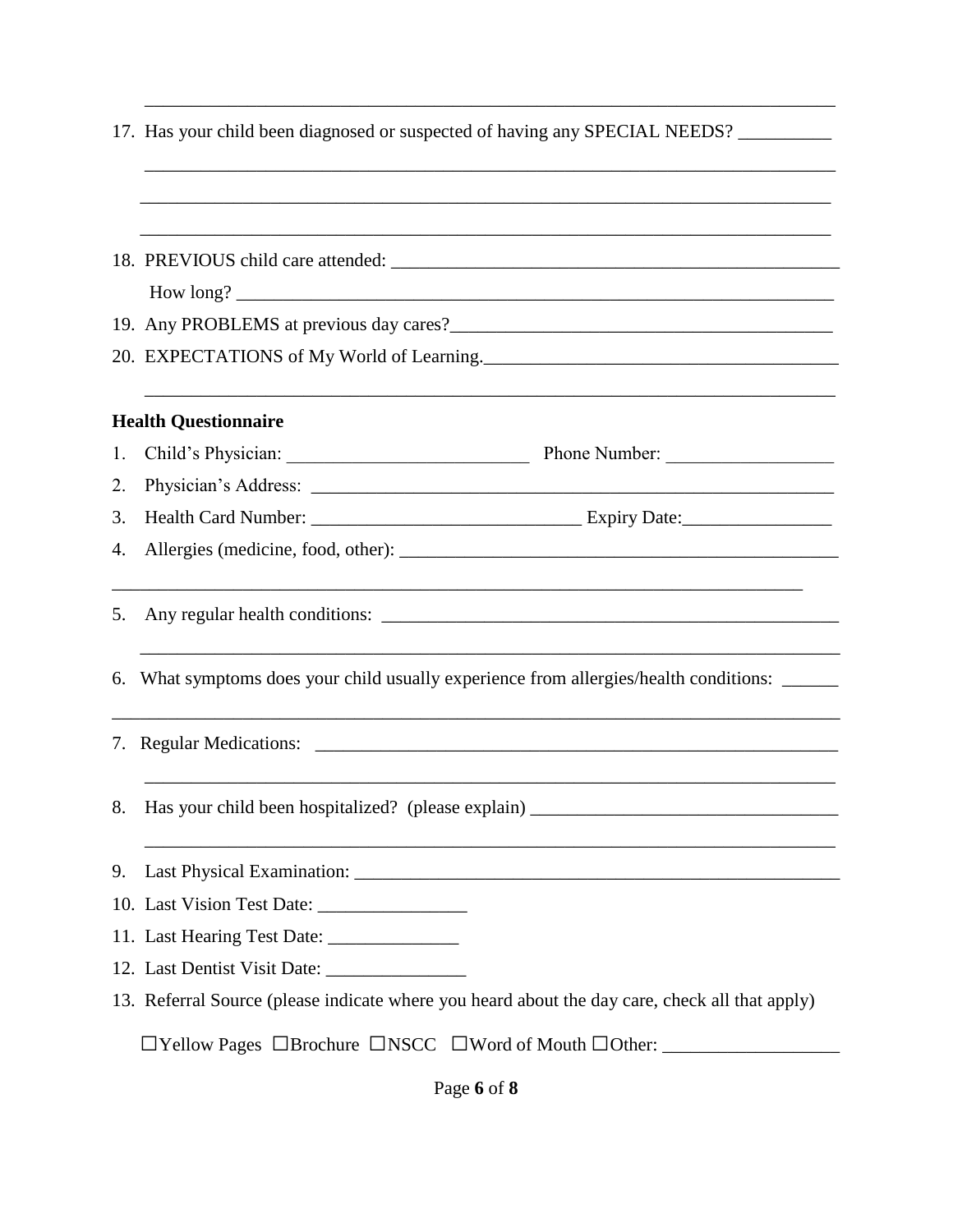## **Immunization Record**

 $\Box$  Yes, my child has received immunizations and I have attached a copy of them including exact dates.

 $\Box$  No, my child has not received immunizations because

### **Child Care Contract**

Day care is provided 7:30am to 5:15pm, Monday to Friday, year-round, with the exception of the last week in July and the three days between Boxing Day and New Year's Day. If my child will be absent, late or is ill, I will call the day care before 9 am. If my child is not picked up by closing time, a late charge of \$ 10.00 will be applied to my account. In addition, \$ 1.00 will be charged for every minute I am late and late pick-ups can jeopardize my child's seat.

**\_\_\_\_\_\_\_\_\_\_\_\_\_\_\_\_\_\_\_\_\_\_\_\_\_\_\_\_\_\_\_\_\_\_\_\_\_\_\_\_\_\_\_\_\_\_\_\_\_\_\_\_\_\_\_\_\_\_\_\_\_\_\_\_\_\_\_\_\_\_\_\_\_\_\_\_\_**

| Age Group   | One Child<br>(part-week<br>rate per day) | One Child<br>(full-week)<br>rate per day) | Two or More<br>Children from the<br>same immediate<br>family, part-week<br>rate per day (per<br>child) | Two or More<br>Children from<br>the same<br>immediate<br>family, full-<br>week rate per<br>day (per child) |
|-------------|------------------------------------------|-------------------------------------------|--------------------------------------------------------------------------------------------------------|------------------------------------------------------------------------------------------------------------|
| Toddler     | \$30.00                                  | \$27.00                                   | \$26.50                                                                                                | \$24.00                                                                                                    |
| Preschooler | \$30.25                                  | \$27.25                                   | \$26.75                                                                                                | \$24.25                                                                                                    |
| School Age  | \$32.25                                  | \$29.25                                   | \$28.75                                                                                                | \$26.25                                                                                                    |

I acknowledge the cost of child care fees is as stated in the chart below.

Fees will be charged based on a child's enrollment status and actual age as defined in the Early Learning Child Care Act and Regulations. *"toddler" means a child who is between 18 months old and 35 months old, inclusive; "preschooler" means a child who is 36 months old or older and is not attending school; "school-age child" means a child who is attending school and is not older than 12 on December 31 of the school year.*

If I apply and receive a subsidy seat, the day care will bill the government directly for the portion I was approved for and I will pay the remainder of the daily rate to the day care on a weekly basis.

I know weekly payments, in cash or by e-transfer, are due on the first day of each week. A \$ 40.00 non-refundable deposit must be paid to hold a child's seat in the day care. This deposit will be applied to the child care account the first week the child attends the day care. If the child does not attend the day care after completing the enrollment process, the \$ 40.00 fee will not be